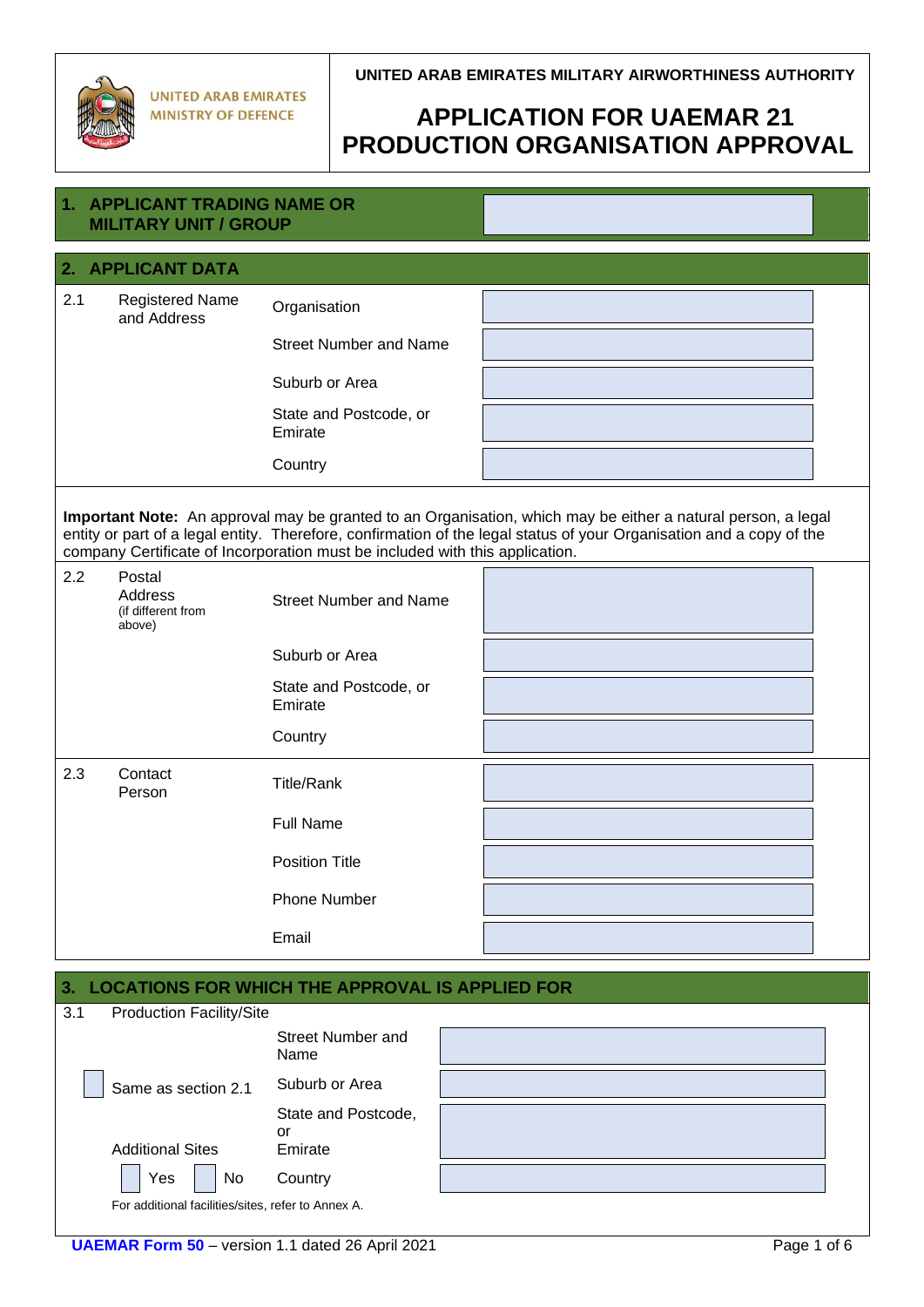

**UNITED ARAB EMIRATES MILITARY AIRWORTHINESS AUTHORITY**

# **APPLICATION FOR UAEMAR 21 PRODUCTION ORGANISATION APPROVAL**

| BRIEF SUMMARY OF PROPOSED ACTIVITIES AT THE BLOCK 3 ADDRESSES<br>4. |                                                                                                        |              |  |       |  |  |
|---------------------------------------------------------------------|--------------------------------------------------------------------------------------------------------|--------------|--|-------|--|--|
| 4.1                                                                 | General                                                                                                |              |  |       |  |  |
|                                                                     |                                                                                                        |              |  |       |  |  |
|                                                                     |                                                                                                        |              |  |       |  |  |
| 4.2                                                                 | Scope of Approval                                                                                      |              |  |       |  |  |
|                                                                     |                                                                                                        |              |  |       |  |  |
|                                                                     |                                                                                                        |              |  |       |  |  |
|                                                                     |                                                                                                        |              |  |       |  |  |
| 4.3                                                                 | Nature of Privileges                                                                                   |              |  |       |  |  |
|                                                                     |                                                                                                        |              |  |       |  |  |
|                                                                     |                                                                                                        |              |  |       |  |  |
|                                                                     |                                                                                                        |              |  |       |  |  |
| 5.<br><b>ORGANISATION</b>                                           |                                                                                                        |              |  |       |  |  |
| 5.1                                                                 | Description of Organisation.                                                                           |              |  |       |  |  |
|                                                                     |                                                                                                        |              |  |       |  |  |
|                                                                     |                                                                                                        |              |  |       |  |  |
|                                                                     |                                                                                                        |              |  |       |  |  |
| 5.2                                                                 | Links/arrangements with design approval holder(s)/design organisation(s) where different from Block 2. |              |  |       |  |  |
|                                                                     |                                                                                                        |              |  |       |  |  |
|                                                                     |                                                                                                        |              |  |       |  |  |
|                                                                     |                                                                                                        |              |  |       |  |  |
| 5.3                                                                 | Approximate number of staff engaged or intended to be engaged in the activities.                       |              |  |       |  |  |
| <b>CONTACTS</b><br>6.                                               |                                                                                                        |              |  |       |  |  |
| 6.1                                                                 | Accountable                                                                                            | <b>Title</b> |  | Name  |  |  |
|                                                                     | Manager                                                                                                | Position     |  | Phone |  |  |
|                                                                     |                                                                                                        | Email        |  |       |  |  |
| 6.2                                                                 | <b>Quality Manager</b>                                                                                 | Title        |  | Name  |  |  |

Email

Position | Phone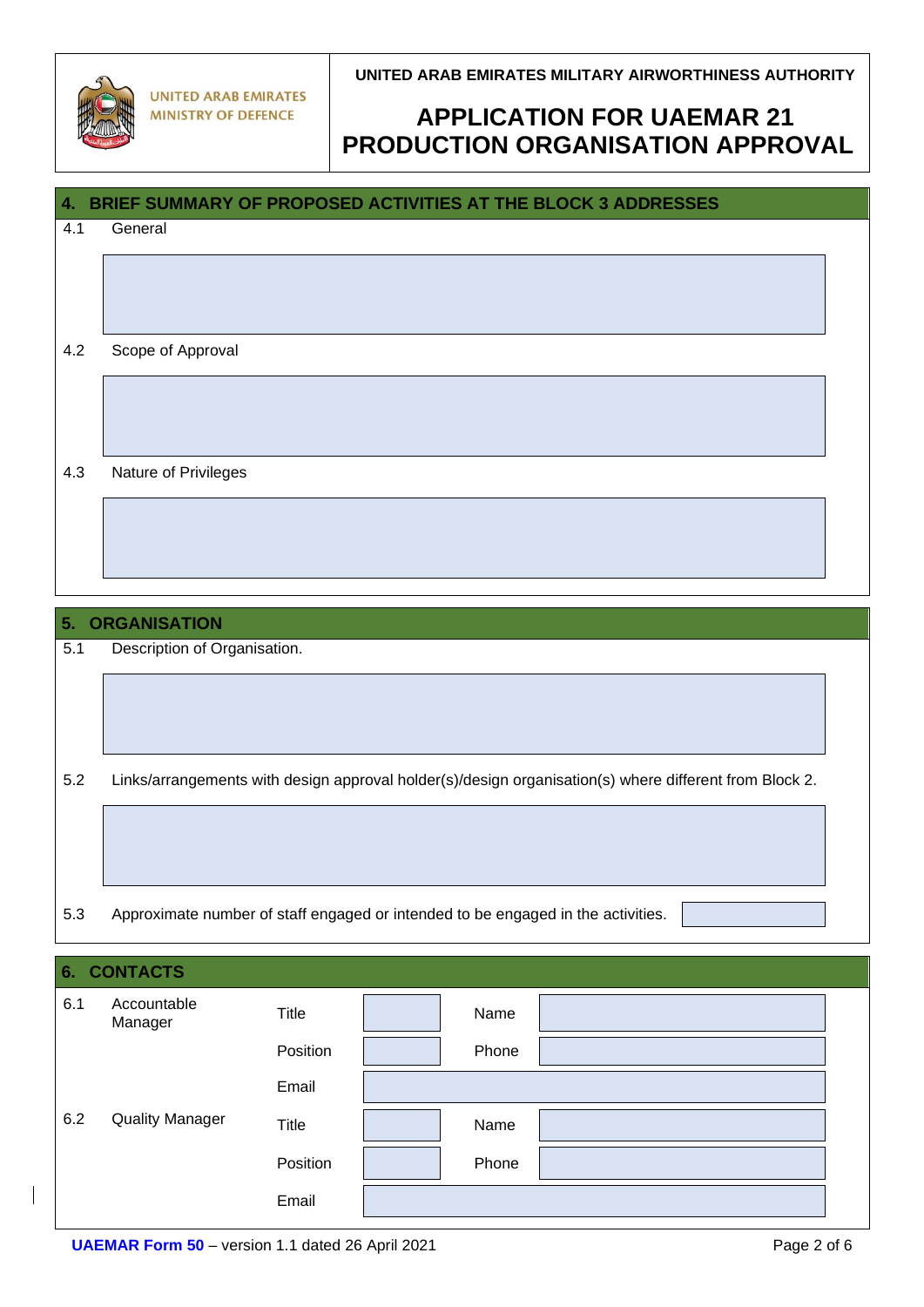**UNITED ARAB EMIRATES MILITARY AIRWORTHINESS AUTHORITY**

# **APPLICATION FOR UAEMAR 21 PRODUCTION ORGANISATION APPROVAL**

| Please detail the issuing NAA/NMAA and scope of approval. Add / delete lines as required.<br><b>NAA / NMAA</b><br><b>Scope</b>                                                                                                                                 |  |  |  |  |  |  |  |  |
|----------------------------------------------------------------------------------------------------------------------------------------------------------------------------------------------------------------------------------------------------------------|--|--|--|--|--|--|--|--|
|                                                                                                                                                                                                                                                                |  |  |  |  |  |  |  |  |
|                                                                                                                                                                                                                                                                |  |  |  |  |  |  |  |  |
|                                                                                                                                                                                                                                                                |  |  |  |  |  |  |  |  |
| <b>APPLICATION CHECKLIST</b><br>8.                                                                                                                                                                                                                             |  |  |  |  |  |  |  |  |
| Please confirm that the following information is included as part of your application:                                                                                                                                                                         |  |  |  |  |  |  |  |  |
| Production Organisation Exposition (POE)<br>UAEMAR Form 4 - Acceptance of Nominated<br>Management Personnel, for all responsible managers.                                                                                                                     |  |  |  |  |  |  |  |  |
| All relevant plans / procedures referenced in POE                                                                                                                                                                                                              |  |  |  |  |  |  |  |  |
| Regulatory compliance cross referencing in POE                                                                                                                                                                                                                 |  |  |  |  |  |  |  |  |
| <b>APPLICANT'S DECLARATION</b> (To be completed by the Accountable Manager)<br>9.                                                                                                                                                                              |  |  |  |  |  |  |  |  |
| 9.1 Declaration                                                                                                                                                                                                                                                |  |  |  |  |  |  |  |  |
| I declare that the information provided on this form is true and correct.<br>I understand and accept that in order for the MAA to process this application, I have supplied all relevant<br>supporting documentation.<br>Position<br>Signature<br>Name<br>Date |  |  |  |  |  |  |  |  |
| *On completion, send form and documentation as Commercial-in-Confidence to UAEMAA@mod.gov.ae                                                                                                                                                                   |  |  |  |  |  |  |  |  |
| <b>10. MAA USE ONLY</b>                                                                                                                                                                                                                                        |  |  |  |  |  |  |  |  |
| 10.1 Record File ID                                                                                                                                                                                                                                            |  |  |  |  |  |  |  |  |
| 10.2 Organisation Approval application<br><b>Application Approved</b><br><b>Application Requires Resubmit</b><br><b>Application Not Approved</b>                                                                                                               |  |  |  |  |  |  |  |  |
| 10.3 Additional Comments                                                                                                                                                                                                                                       |  |  |  |  |  |  |  |  |
|                                                                                                                                                                                                                                                                |  |  |  |  |  |  |  |  |
|                                                                                                                                                                                                                                                                |  |  |  |  |  |  |  |  |
| Name<br>Position<br>Signature<br>Date                                                                                                                                                                                                                          |  |  |  |  |  |  |  |  |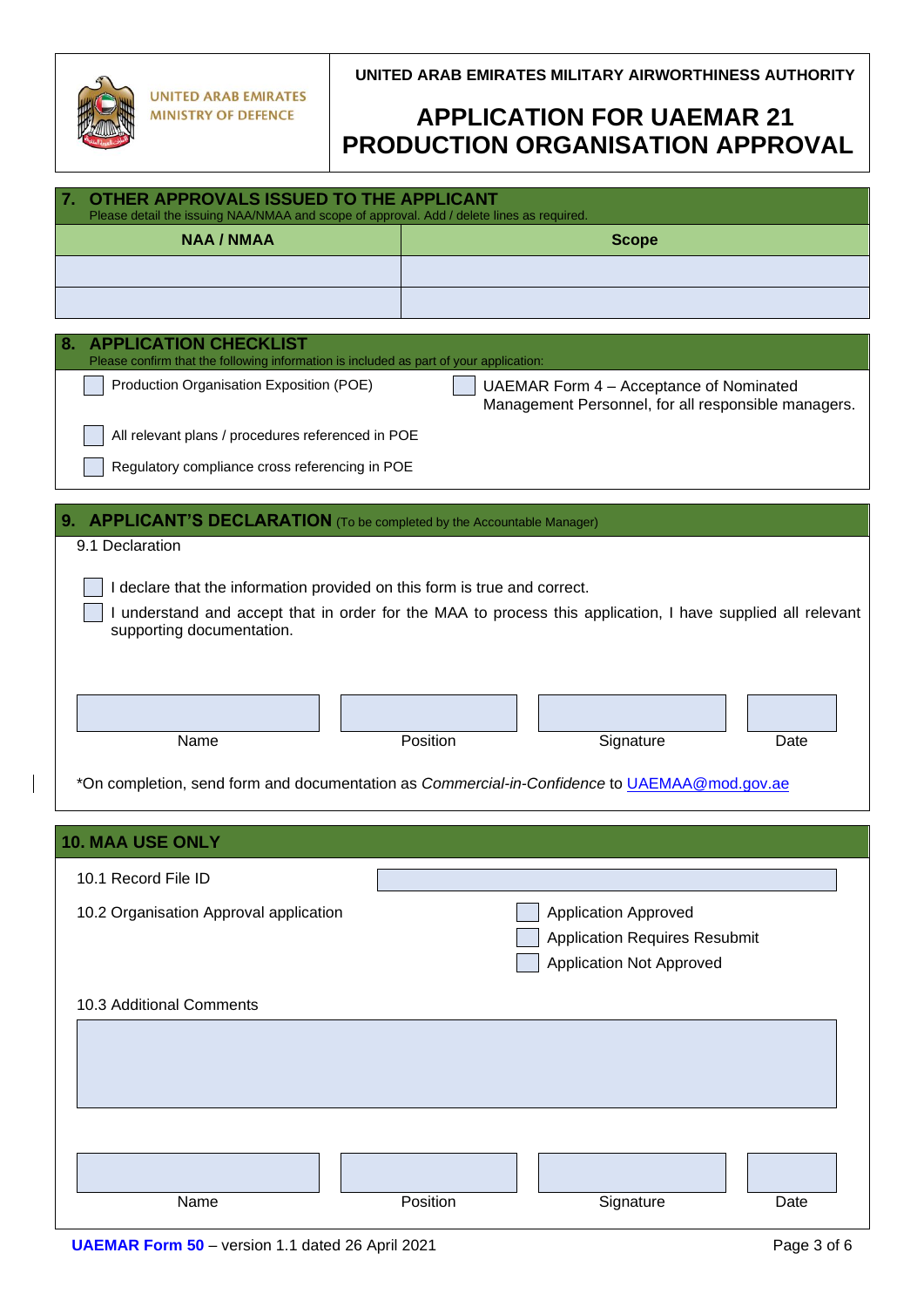**UNITED ARAB EMIRATES MINISTRY OF DEFENCE** 

### **UNITED ARAB EMIRATES MILITARY AIRWORTHINESS AUTHORITY**

## **APPLICATION FOR UAEMAR 21 PRODUCTION ORGANISATION APPROVAL**

| <b>ANNEX A</b>                                                                 |                                   |  |  |  |  |
|--------------------------------------------------------------------------------|-----------------------------------|--|--|--|--|
| <b>Facility / Site(s)</b><br><b>Production Organisation Additional Site(s)</b> |                                   |  |  |  |  |
| Facility/Site 2                                                                | <b>Street Number and Name</b>     |  |  |  |  |
|                                                                                | Suburb                            |  |  |  |  |
|                                                                                | State and Postcode, or<br>Emirate |  |  |  |  |
|                                                                                | Country                           |  |  |  |  |
| Facility/Site 3                                                                | <b>Street Number and Name</b>     |  |  |  |  |
|                                                                                | Suburb                            |  |  |  |  |
|                                                                                | State and Postcode, or<br>Emirate |  |  |  |  |
|                                                                                | Country                           |  |  |  |  |
| Facility/Site 4                                                                | <b>Street Number and Name</b>     |  |  |  |  |
|                                                                                | Suburb                            |  |  |  |  |
|                                                                                | State and Postcode, or<br>Emirate |  |  |  |  |
|                                                                                | Country                           |  |  |  |  |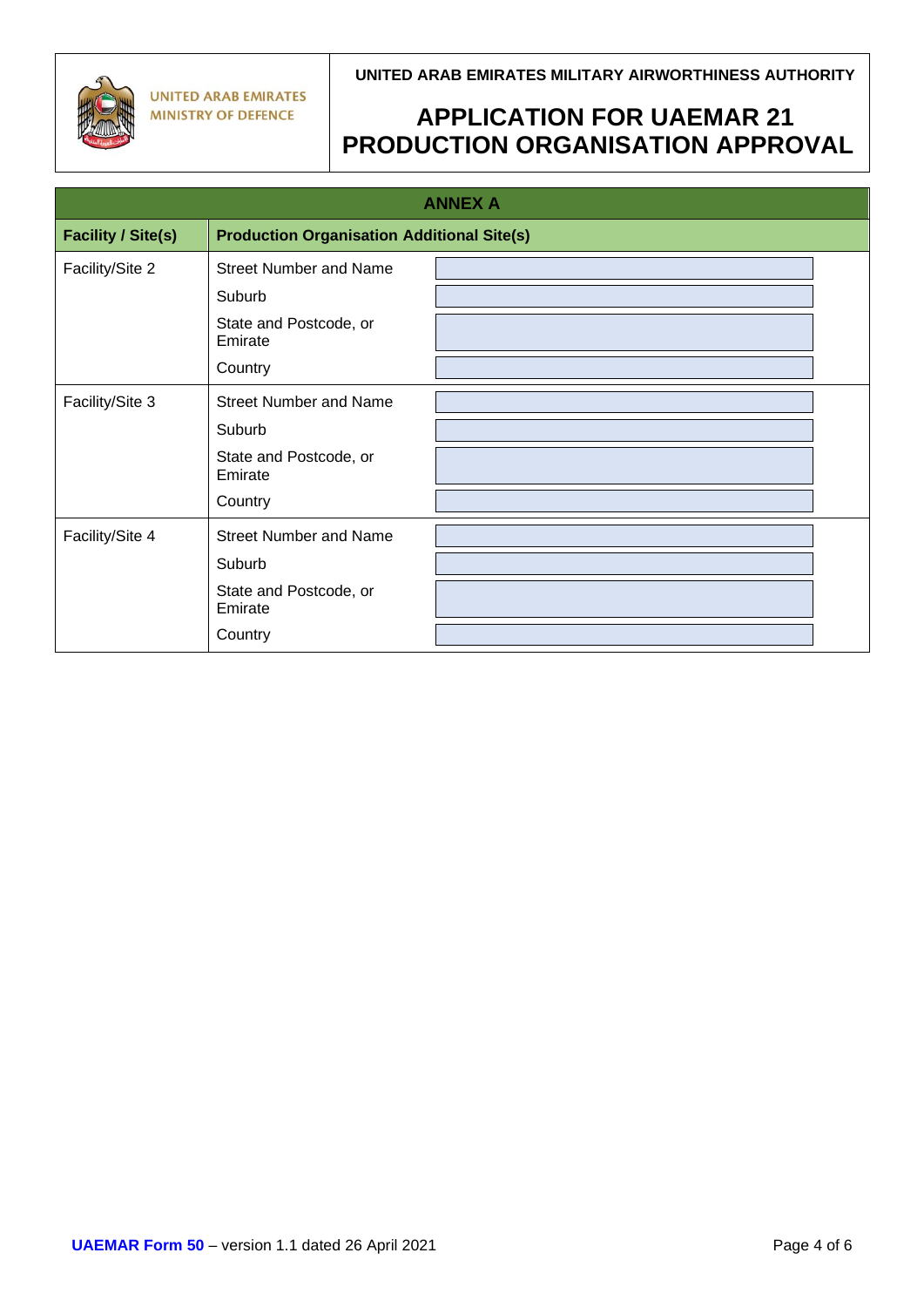**UNITED ARAB EMIRATES MILITARY AIRWORTHINESS AUTHORITY**



**UNITED ARAB EMIRATES MINISTRY OF DEFENCE** 

## **APPLICATION FOR UAEMAR 21 PRODUCTION ORGANISATION APPROVAL**

## **INSTRUCTIONS**

These instructions are designed to assist with completing the UAEMAR Form 50 for UAEMAR 21G applications under UAE Military Airworthiness Regulation (UAEMAR). Carefully read this document and any relevant Acceptable Means of Compliance or Guidance Material.

### **ABOUT THIS FORM AND APPLICATION PROCESS**

Completing this application form is the first step in the application process. Once received, the MAA will review the application, including all supporting documentation provided. Applicants shall complete and sign the application form and submit to the MAA using the email address below.

This UAEMAR Form 50 is the official MAA form to apply for UAEMAR 21G approval under UAEMAR. This form is considered part of an application pack and must be submitted with the appropriate evidence to support the application.

### **COMPLETION OF THE FORM**

#### **Withdrawal of Application**

An application can be withdrawn in writing at any time.

#### **Block 1 – Applicant Trading Name or Military Unit / Group**

Provide the trading name of the Company or UAE military unit / group.

#### **Block 2 – Applicant Data**

Provide the legal business name of the Company as it appears on the Business Registration or similar legal document. Include confirmation of the legal status of the Organisation and enclose a copy of the Certificate of Incorporation or similar with this application. Confirmation of the legal status of the Organisation is not required for UAE military groups.

#### **Block 3 – Locations for which the approval is applied for**

State all locations for which the approval is applied for. Only those locations must be stated that are directly under the control of the legal entity stated in Block 2.

#### **Block 4 – Brief summary of proposed activities at the item 3 addresses**

This Block must include further details of the activities under the approval for the addresses indicated in Block 3. The Block 'General' must include overall information, while the Block 'Scope of approval' must address the scope of work and products/categories following the principles laid down in the GM UAEMAR 21.A.151. The Block 'nature of privileges' must indicate the requested privileges as defined in UAEMAR 21.A.163(b)-(e). For an application for renewal state 'not applicable'.